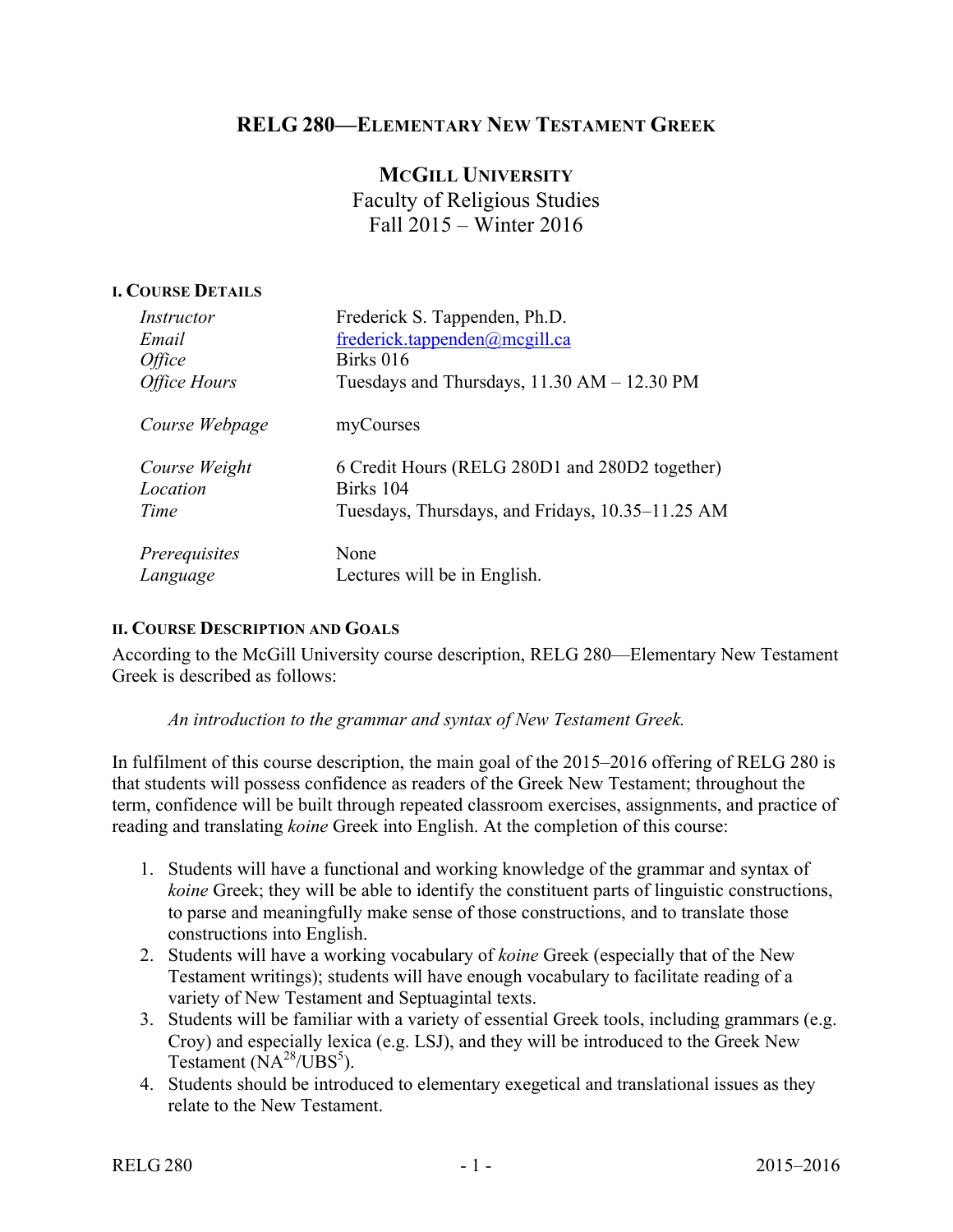5. Students will have developed the analytical and mnemonic skills necessary for learning an ancient language, and they will have exercised cooperative skills through group exercises and activities.

#### **III. REQUIRED, RECOMMENDED, AND RESERVE TEXTS**

The following textbook is **required** for this course. It can be purchased at the McGill University Bookstore.

Croy, N. Clayton. *A Primer of Biblical Greek*. Grand Rapids: Eerdmans, 1999.

It is **recommended** that students possess one scholarly Greek lexicon. The following lexicon is available at the McGill University Bookstore. Additionally, editions of this book will be on **reserve** and are also available online (linked on myCourses).

Liddell, Henry and Robert Scott. *Liddell and Scott's Greek-English Lexicon: The Little Liddell*. London: Simon Wallenberg Press, 2007.

#### *A Brief Note on Greek Lexicons:*

There are several good lexicons for studying and reading New Testament Greek. The authoritative lexicon for Greek literature is Liddell, Scott, and Jones's *A Greek–English Lexicon*  $(9<sup>th</sup>$  ed.; Oxford: Clarendon Press, 1996). The version recommended for RELG 280 is an abridgment of this larger work (though based on an older edition); for the purposes of RELG 280, this so-called "Little Liddell" will work just fine. Beyond this, students should note that the full LSJ (= Liddell, Scott, Jones) is available online at both the TLG site (http://stephanus.tlg.uci.edu /lsj) and the the Perseus site (http://www.perseus.tufts.edu/hopper/text?doc=Perseus%3Atext%3A 1999.04.0057).

Beyond the LSJ, there are several good lexicons for the study of New Testament Greek. One of the handiest is Barclay Newman's *A Concise Greek–English Dictionary of the New Testament: Revised Edition* (German Bible Society, 2010); for those who purchase a Greek New Testament with Dictionary (see below), Newman's dictionary is bound therein. Also worth noting is the large *A Greek–English Lexicon of the New Testament and other Early Christians Literature* (eds. Walter Bauer, Frederick William Danker, William F. Arndt, and F. Wilbur Gingrich;  $3^{rd}$  ed.; University of Chicago Press, 2000). This volume is hefty, though quite helpful for New Testament exegesis.

In the Winter term, it is **highly suggested**—nay, required—that students acquire a copy of the Greek New Testament. Any of the following editions will be fine:  $NA^{28}$ ,  $NA^{27}$ ,  $UBS^5$ , or  $UBS^4$ (differences will be discussed in class, though for all intents and purposes, they include roughly the same Greek text with differing scholarly materials). Editions of these texts are available with or without the UBS Dictionary; for the sake of convince, the following editions will be available at the McGill University Bookstore.

*Novum Testamentum Graece.* Nestle–Aland 28<sup>th</sup> Edition. German Bible Society, 2012.

*The Greek New Testament.* UBS 5<sup>th</sup> Edition. German Bible Society, 2014.

*A Brief Note on Greek texts and online access:*

The Greek New Testament has gone through several editions and revisions, the most recent of which are the critical texts found in the  $NA^{28}$  and the UBS<sup>5</sup>. Incredibly, the German Bible Society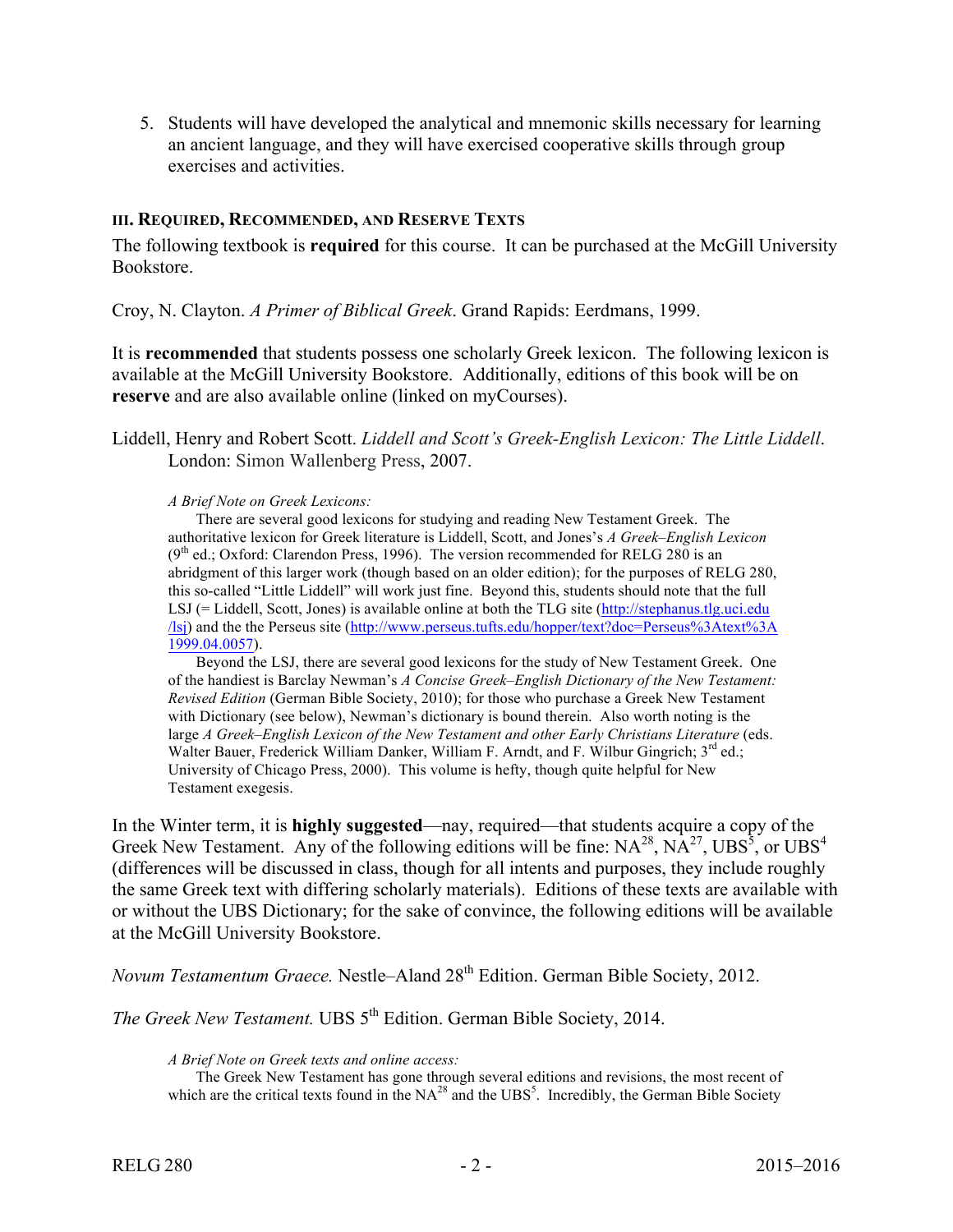has made these editions freely available online (albeit, without critical apparatus); the  $NA^{28}$  can be accessed at the following site: http://www.academic-bible.com/en/online-bibles/novumtestamentum-graece-na-28; the UBS<sup>5</sup> here: http://www.academic-bible.com/en/onlinebibles/greek-new-testament-ubs5. At this same site students can also access Rahlfs's text of the LXX: http://www.academic-bible.com/en/online-bibles/septuagint-lxx. An alternative edition of the Greek New Testament, which differs from the NA<sup>28</sup>/UBS<sup>5</sup> text, is the Society of Biblical Literature Greek New Testament (SBLGNT), which can be accessed online at http://sblgnt.com.

## **IV. COURSE REQUIREMENTS**

Students will be graded on the following requirements:

- 1. **Class Attendance, Participation, and Preparation (5%):** Learning a language is best done in community; accordingly, attendance at class periods is required. Students are regularly expected to attend and participate in class discussions and exercises. Attendance, participation, and preparation will be assessed weekly.
- 2. **Quizzes (25%)**: Throughout the course I will give multiple small quizzes—perhaps 25 or 30 over the course of both terms. Some quizzes will be announced in advance, other will be spontaneous; all quizzes will relate to the lesson materials we have been working on at that time. For the most part, quizzes will be quite minimal: perhaps the parsing of a handful of verbal forms, or some short paradigm exercises. It is the responsibility of students to arrange to make up any quizzes missed due to absences.
- 3. **Midterm Examination (20%):** A Midterm Exam will be administered at the end of the Fall term; the date of the midterm examination is determined by the University and will be announced during the Fall term. The exam will assess the student's knowledge of all materials covered in the Fall term. Information pertaining to the midterm examination will be handed out in class, though it will likely consist of translations of sentences from the Greek New Testament and Septuagint, as well as some comprehension and grammar exercises.
- 4. **Final Examination (50% OR 100%):** The final exam will take place in the Winter term. It will be worth 50% of the student's overall grade OR, if the student has a satisfactory attendance record, it will count for 100% of the student's grade (attendance will be deemed satisfactory if a student has no more than two unexcused absences per semester). Whichever grade is higher will be your final grade; if attendance is not satisfactory, the final will be weighted at 50% and your final grade will reflect all the course elements (participation, quizzes, midterm, and final together).

Information pertaining to the final examination will be handed out in class. The date of the final examination is determined by the University and will be announced during the Winter term. A supplemental examination will be available for this course.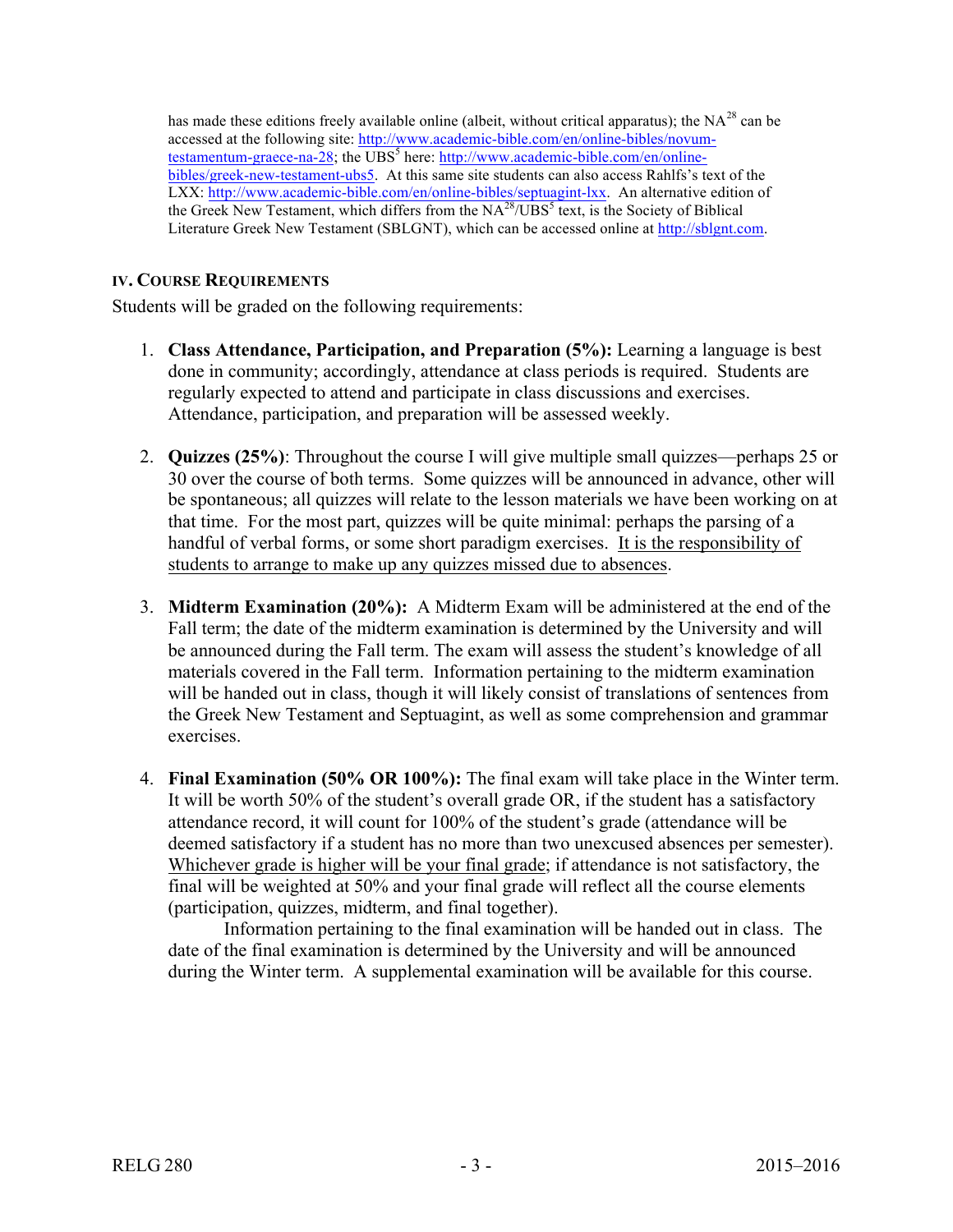| Grade Breakdown:                                                                                         |                            |
|----------------------------------------------------------------------------------------------------------|----------------------------|
| Attendance, Participation, and Preparation<br>Quizzes<br>Midterm Examination<br><b>Final Examination</b> | $5\%$<br>25%<br>20%<br>50% |
| Total                                                                                                    | $100\%$                    |
| OR.                                                                                                      |                            |
| <b>Final Examination</b>                                                                                 | $100\%$                    |

### **V. GRADING AND ACADEMIC INTEGRITY**

*Grading Scale:* In keeping with McGill University's grading system, RELG 280 will be graded on the following scale.

| Grade         | <b>GPA</b> | $\frac{0}{0}$ | Interpretation          |
|---------------|------------|---------------|-------------------------|
| A             | 4.0        | $85 - 100$    | <b>Very Good</b>        |
| $A -$         | 3.7        | $80 - 84$     |                         |
| $B+$          | 3.3        | $75 - 79$     |                         |
| B             | 3.0        | $70 - 74$     | Good                    |
| $B-$          | 2.7        | $65 - 69$     |                         |
| $C+$          | 2.3        | $60 - 64$     | <b>Satisfactory</b>     |
| $\mathcal{C}$ | 2.0        | $55 - 59$     |                         |
| D             | 1.0        | $50 - 54$     | <b>Conditional Pass</b> |
| F             | 0          | $1 - 49$      | Fail                    |

## **VI. RELATED COURSE INFORMATION**

disciplinaires (pour de plus amples renseignements, veuillez consulter le site www.mcgill.ca/students/srr/honest).

more information).

*Academic Integrity:* McGill University values academic integrity. Therefore all students must understand the meaning and consequences of cheating, plagiarism and other academic offences under the Code of Student Conduct and Disciplinary Procedures (see www.mcgill.ca/students/srr/honest for

L'université McGill attache une haute importance à l'honnêteté académique. Il incombe par conséquent à tous les étudiants

académiques, ainsi que les conséquences que peuvent avoir de telles actions, selon le Code de conduite de l'étudiant et des procédures

de comprendre ce que l'on entend par tricherie, plagiat et autres infractions

*Electronic Devices in the Classroom:* Mobile computing and communications devices are not permitted in class unless they are approved by the instructor.

*Disabilities:* If you have a disability and feel the instructor should be alerted, please contact the instructor to arrange a time to discuss your situation. It would be helpful if you contact the Office for Students with Disabilities at (514) 398–6009 before you do this. We will make every effort to accommodate your needs and to help ensure successful learning. Such matters will be treated with appropriate confidentiality.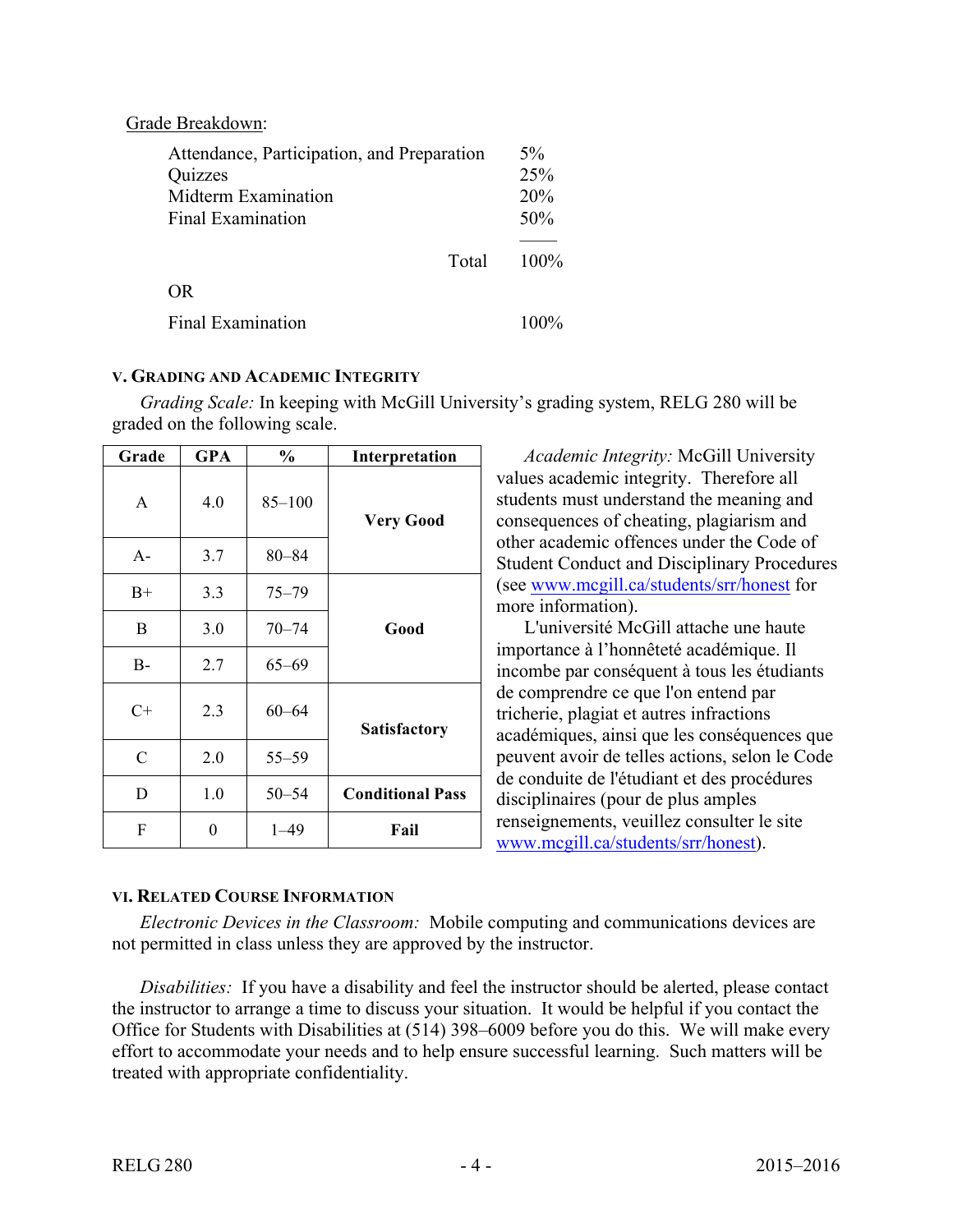*Course Evaluations:* End-of-course evaluations are one of the ways that McGill works towards maintaining and improving the quality of courses and the student's learning experience. You will be notified by e-mail when the evaluations are available on Mercury, the online course evaluation system. Please note that a minimum number of responses must be received for results to be available to students.

*General Policy:* My intent and desire is to assist and guide you in the learning of the material of this course, as well as to stimulate your own thinking. Should you have any questions and/or concerns with the course content, readings, assignments, etc., *please do not hesitate* to contact me by email or in person during office hours. I am also happy to listen to suggestions about how we use class time, the texts, and the assignments. If you need help at any point in the course, please ask. During office hours I hold an open-door policy and look forward to hearing any questions and/or concerns that you may have.

Your responsibility is to come to class prepared and be willing to explore new ideas and acquire new skills. I ask that you be willing to take risks, venture new ideas, ask questions, critique your preconceptions, and respect the perspectives, questions, and statements of your colleagues.

#### **VII. PROPOSED COURSE OUTLINE: TOPICS AND READINGS**

\*\* Note: this outline is subject to change depending on the speed with which we progress through the material

| Week 1              | <b>Course Introduction, The Greek Alphabet, Pronunciation</b>                  |
|---------------------|--------------------------------------------------------------------------------|
| (Sept 8, 10, 11)    | <i>Read:</i> Croy, Lesson 1                                                    |
| Week 2              | <b>Introduction to Greek Verbs, Present Active Indicatives and Infinitives</b> |
| (Sept 15, 17, 18)   | <i>Read:</i> Croy, Lesson 2                                                    |
| Week 3              | <b>Introduction to Greek Nouns, First and Second Declension Nouns</b>          |
| (Sept 22, 24, 25)   | <i>Read:</i> Croy, Lessons 3–4                                                 |
| Week 4              | The Definite Article, Adjectives, Masculine and Feminine Nouns                 |
| (Sept 29, Oct 1, 2) | <i>Read:</i> Croy, Lessons 5–6                                                 |
| Week 5              | The Verb to be (εἰμί), Personal Pronouns                                       |
| (Oct 6, 8, 9)       | <i>Read:</i> Croy, Lesson 7                                                    |
| Week 6              | <b>Demonstratives</b>                                                          |
| (Oct 13, 15, 16)    | <i>Read:</i> Croy, Lesson 8                                                    |
| Week 7              | <b>Middle and Passive Voices, Prepositional Usages, Deponent Verbs</b>         |
| (Oct 20, 22, 23)    | Read: Croy, Lesson 9                                                           |

## **Fall Term (280 D1, Sept–Dec 2015)**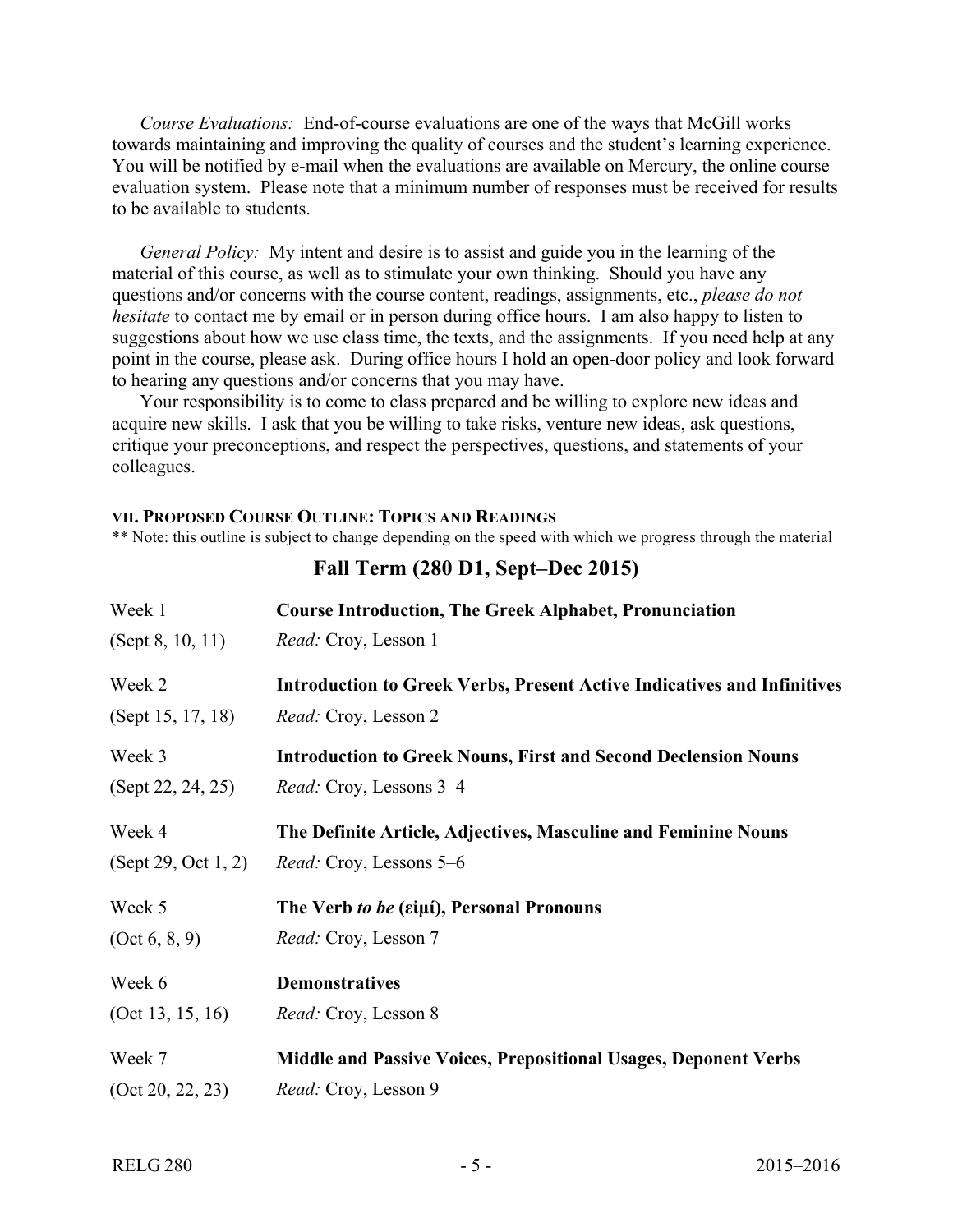| Week 8           | <b>Primary and Secondary Verb Tenses, the Imperfect Tense</b> |
|------------------|---------------------------------------------------------------|
| (Oct 27, 29, 30) | <i>Read:</i> Croy, Lessons 10–11                              |
| Week 9           | <b>The Future Tense</b>                                       |
| (Nov 3, 5, 6)    | <i>Read:</i> Croy, Lesson 12                                  |
| Week 10          | The Aorist Tense (First Aorist)                               |
| (Nov 10, 12, 13) | <i>Read:</i> Croy, Lesson 13                                  |
| Week 11          | <b>The Aorist Tense (Second Aorist)</b>                       |
| (Nov 17, 19, 20) | <i>Read:</i> Croy, Lesson 14                                  |
| Week 12          | The Perfect and Pluperfect Tense                              |
| (Nov 24, 26, 27) | <i>Read:</i> Croy, Lesson 15                                  |
| Week 13          | <b>Some more Passive Verbal Forms, Midterm</b>                |
| (Dec 1, 3, 4)    | <i>Read:</i> Croy, Lesson 16                                  |
|                  | <i>Midterm Exam:</i> Date TBD (set by the University)         |

**Winter Term (280 D2, Jan–Apr 2016)**

| Jan 8            | <b>Review Class</b>                                                  |
|------------------|----------------------------------------------------------------------|
|                  | Read: Review Croy, Lessons 1-16                                      |
| Week 1           | <b>Third Declension Nouns</b>                                        |
| (Jan 12, 14, 15) | <i>Read:</i> Croy, Lesson 17                                         |
| Week 2           | <b>Introduction to Participles, Present Participles</b>              |
| (Jan 19, 21, 22) | <i>Read:</i> Croy, Lesson 18                                         |
| Week 3           | <b>Aorist Participles, Genitive Absolute</b>                         |
| (Jan 26, 28, 29) | <i>Read:</i> Croy, Lesson 19                                         |
| Week 4           | Perfect Participles, Periphrastic Participles, Adverbial Participles |
| (Feb 2, 4, 5)    | Read: Croy, Lesson 20                                                |
| Week 5           | <b>Contract Verbs, Reflexive Pronouns, Liquid Verbs</b>              |
| (Feb 9, 11, 12)  | <i>Read:</i> Croy, Lessons 21–22                                     |